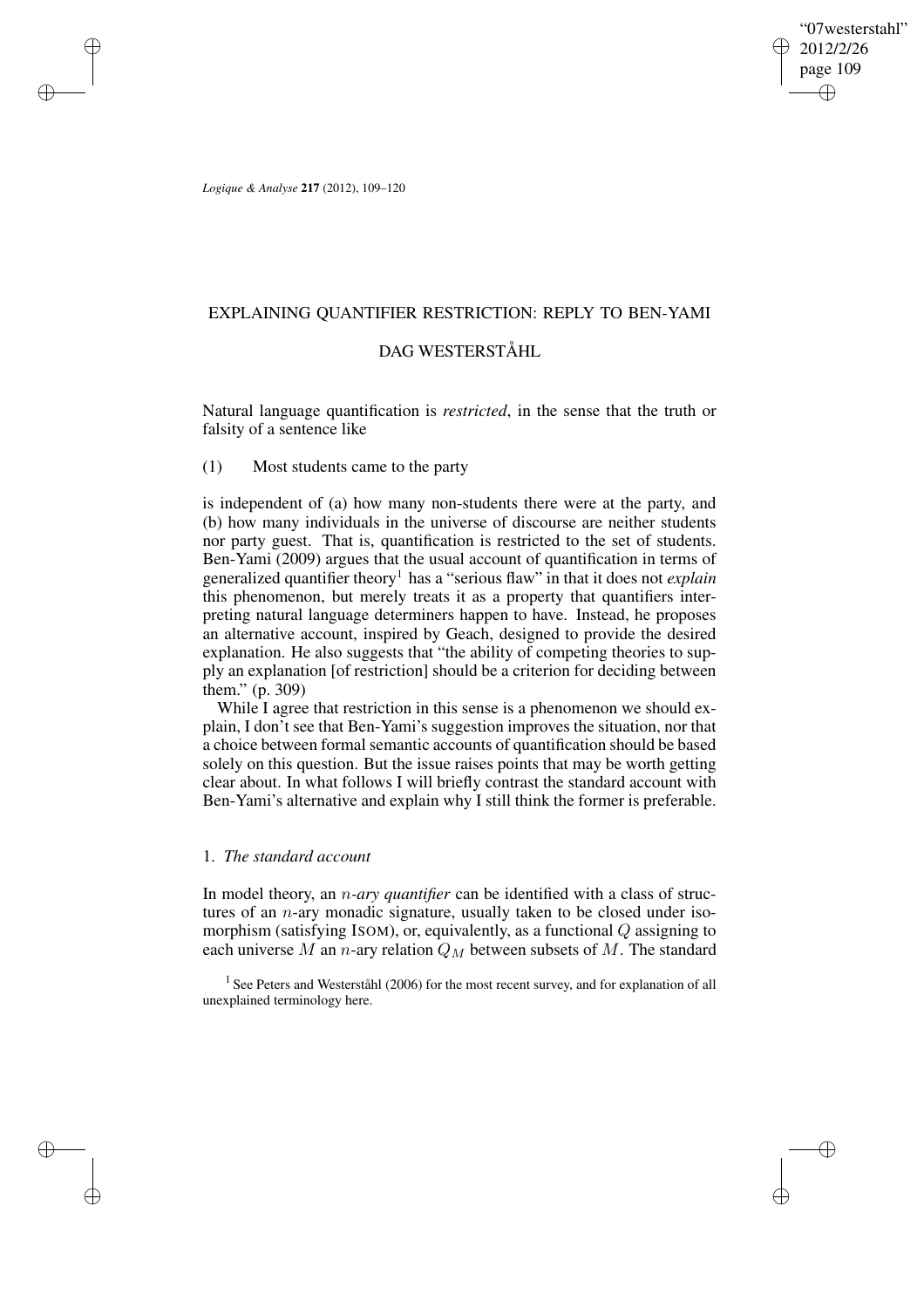✐

### 110 DAG WESTERSTÅHL

account of how this notion is used in natural language semantics essentially boils down to the following:<sup>2</sup>

- (DQ) a. Determiners are interpreted as binary quantifiers.
	- b. The truth conditions of a sentence of the form 'Det S are P' are  $Q_M(A, B)$ , where M is a universe, A is the extension of S in  $M, B$  the extension of P in  $M$ , and  $Q$  interprets Det.

Thus, for example, *all* is interpreted, on each M, as the subset relation on M, *some* as the relation of having non-empty intersection, (one reading of) *most* as, for  $A, B \subseteq M$ ,

 $\textit{most}_{\mathcal{M}}(A, B)$  iff  $|A \cap B| > |A - B|$ ,

where  $|X|$  is the number of elements in X, and (one reading of) *Mary's* as

$$
Mary's_M(A, B) \text{ iff } \emptyset \neq A \cap \{b \in M : R(m, b)\} \subseteq B,
$$

where  $m$  is Mary and  $R$  is a 'possessor relation'.<sup>3</sup>

Model theory conveniently extends the syntax of first-order logic  $(FO)$  to other quantifiers than  $\forall$  and  $\exists$ , so that, for example, the claim  $\textit{most}_M(A, B)$ corresponds to the sentence

$$
(2) \quad \textit{most } x(Ax, Bx)
$$

being true in the model  $\mathcal{M} = (M, A, B)^{4}$  This gives us a language  $FO(most)$  which extends the expressive power of  $FO$  by allowing quantification with *most* as well.

Now, we can define the property of being restricted. If Q is binary, define another binary quantifier  $\dot{Q}^r$  as follows:

 $2$ I disregard in this note determiners taking more than one noun argument as well as uses of polyadic quantification in natural language semantics.

 $3<sup>3</sup>$ I use the convention that the English word also names the quantifier. In the case of *most* one usually assumes that M is finite, so that it means *more than half*. The last example illustrates that the ISOM requirement is sometimes dropped. One can discuss to what extent these interpretations give the right truth conditions, e.g. whether or not in English *all* and *most* lack but *Mary's* has existential import (as in the interpretations above), but these are not the issues under debate here.

 $4$ Using for convenience 'A', 'B' both as symbols for subsets of M and as unary predicate symbols in the formal language; similarly for '*most*'.

✐

✐

✐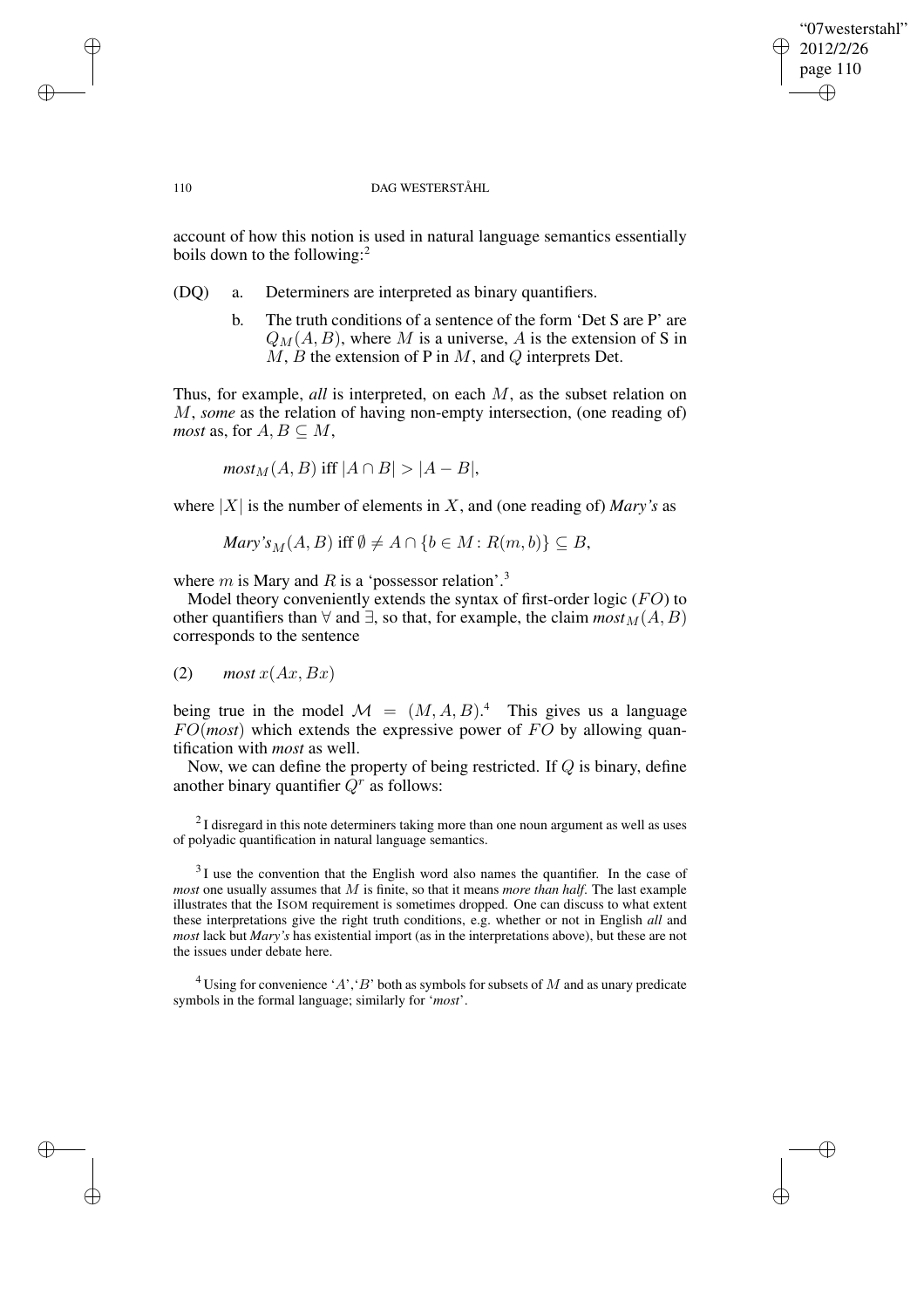EXPLAINING OUANTIFIER RESTRICTION: REPLY TO BEN-YAMI 111

(3) 
$$
Q_M^r(A, B) \text{ iff } Q_A(A, A \cap B)
$$

✐

✐

✐

✐

Then we say that Q is *restricted* iff  $Q = Q^r$ . Clearly, all, *some*, *most*, and *Mary's*, as defined above are restricted. Indeed it seems to be the case that:

(RU) All interpretations of natural language determiners are restricted.

Here are two non-restricted quantifiers:

(4) a. 
$$
I_M(A, B)
$$
 iff  $|A| = |B|$  (the Härtig quantifier)

**b.** 
$$
Q_M^C(A, B)
$$
 iff  $|A \cap B| = |M - (A \cap B)|$ 

Historically, restrictedness was approached via the two independent properties of *conservativity* (CONSERV),  $Q_M(A, B) \Leftrightarrow Q_M(A, A \cap B)$ , and *extension* (EXT), which applies to any quantifier and says that the part of the universe outside the union of the argument sets is irrelevant. The Härtig quantifier above satisfies EXT but not CONSERV, whereas the inverse holds for  $Q^C$ . If (RU) is correct, no natural language determiner could denote either of these. Clearly, a binary quantifier is restricted iff it is CONSERV and EXT.

So far we have, as Ben-Yami correctly notes, only identified the restricted quantifiers among the larger class of all binary quantifiers, but we have not explained *why* (RU) holds. It would be an exaggeration, however, to say that that the standard account has *nothing* to offer here. A starting-point for this account was that basic quantified sentences in (many) natural languages have the constituent structure  $[[Det N]_{NP} VP]_S$ . Thus, the *noun argument* (coming from the N), i.e. the first argument of the binary quantifier interpreting the Det, has a different syntactic role than the second, *verb argument* (coming from the VP). It is quite natural that this syntactic difference has semantic effect, and the standard account takes this effect to be precisely (RU).

It is true that the logical syntax (2) or, in general,

(5)  $Qx(\varphi, \psi)$ 

does not mark this effect. But the standard GQ treatment is not wedded to that syntax. In fact, other formats are often used that distinguish the role of the two arguments, e.g.

- (6) a.  $(Q\hat{x}[\varphi])\eta$ 
	- b.  $[Qx: \varphi]\psi$

"07westerstahl" 2012/2/26 page 111

✐

✐

✐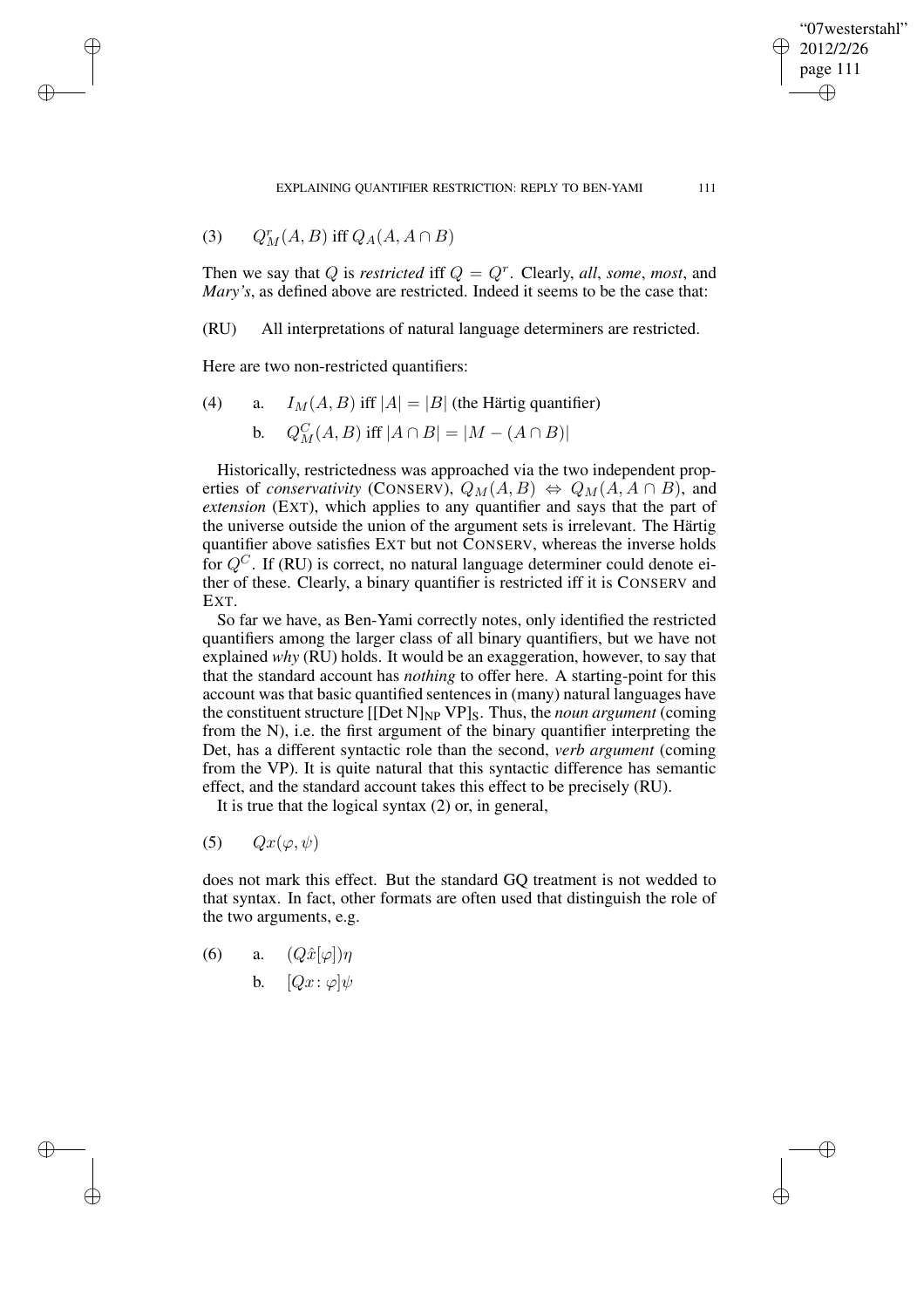112 DAG WESTERSTÅHL

"07westerstahl" 2012/2/26 page 112

✐

✐

✐

✐

The format (6a) is from Barwise and Cooper (1981), where  $\hat{x}[\varphi]$  (together with unary predicate symbols) is a special kind of term in the formal language, a *set term*, which together with a *determiner* Q forms a *noun phrase*, 5 which in turn together with another set term  $\eta$  (that in the case of (5) would have the form  $\hat{x}[\psi]$  forms a sentence (formula). (6b) is also a fairly common format. Furthermore, Barwise and Cooper as well as Keenan (e.g. Keenan and Stavi (1986)) treat (local) binary quantifiers not as binary relations between sets but as *functions* from sets (the verb argument) to unary (local) quantifiers (denoted by the NP), thus directly reflecting the syntactic form.

However, Ben-Yami points out that saying that the noun argument has a special role is a far cry from explaining why it is that *particular* role and not another role, or several roles. I think this is essentially correct. The question is, what should we expect from such an explanation?

### 2. *Ben-Yami's alternative*

The key to Ben-Yami's proposal to explain why quantification is restricted is a different view of *nouns*, as they occur in the simple quantified sentences we are here concerned with: (a) they are *logical subject terms*, in contrast with the *predicate* (coming from the VP), and (b) they have *plural reference*. Beginning with the latter, the term 'students', in a use of 'Some students failed the exam' may refer to the students in a specific course. "Notice that it *does not* refer to *some* of these students, but to *all* of them." (p. 321)

Despite a venerable medieval tradition of speaking of reference in this way, I confess that I fail to see its deep significance. Suppose the relevant students are Tom, Bill, and Sue. The use of 'students' is said to refer to all of them, which presumably means to each of Tom, Bill, and Sue. This cannot be ordinary reference, since one cannot use 'students' to talk about only Bill, for example, even though the term is said to refer to him. Indeed, it is *plural* reference. However, these difficulties (of mine?) do not really matter here. Let the *extension* of this sort of use of a noun be the set of individuals it refers to. Then it is clear that only the extension matters for the truth conditions that Ben-Yami gives for sentences of this form. Similarly for the predicate: only its extension (the set of things falling under it) matters.

Now, Ben-Yami's truth conditions for a sentence 'Det S are P' are as follows. The logical subject noun S introduces the set of objects to be quantified over, i.e. its extension, say A. This is precisely the role of the subject. The extension of the predicate, say B, splits A into two pieces,  $A \cap B$  and  $A - B$ .

✐

✐

✐

<sup>5</sup> Barwise and Cooper call these *quantifiers*.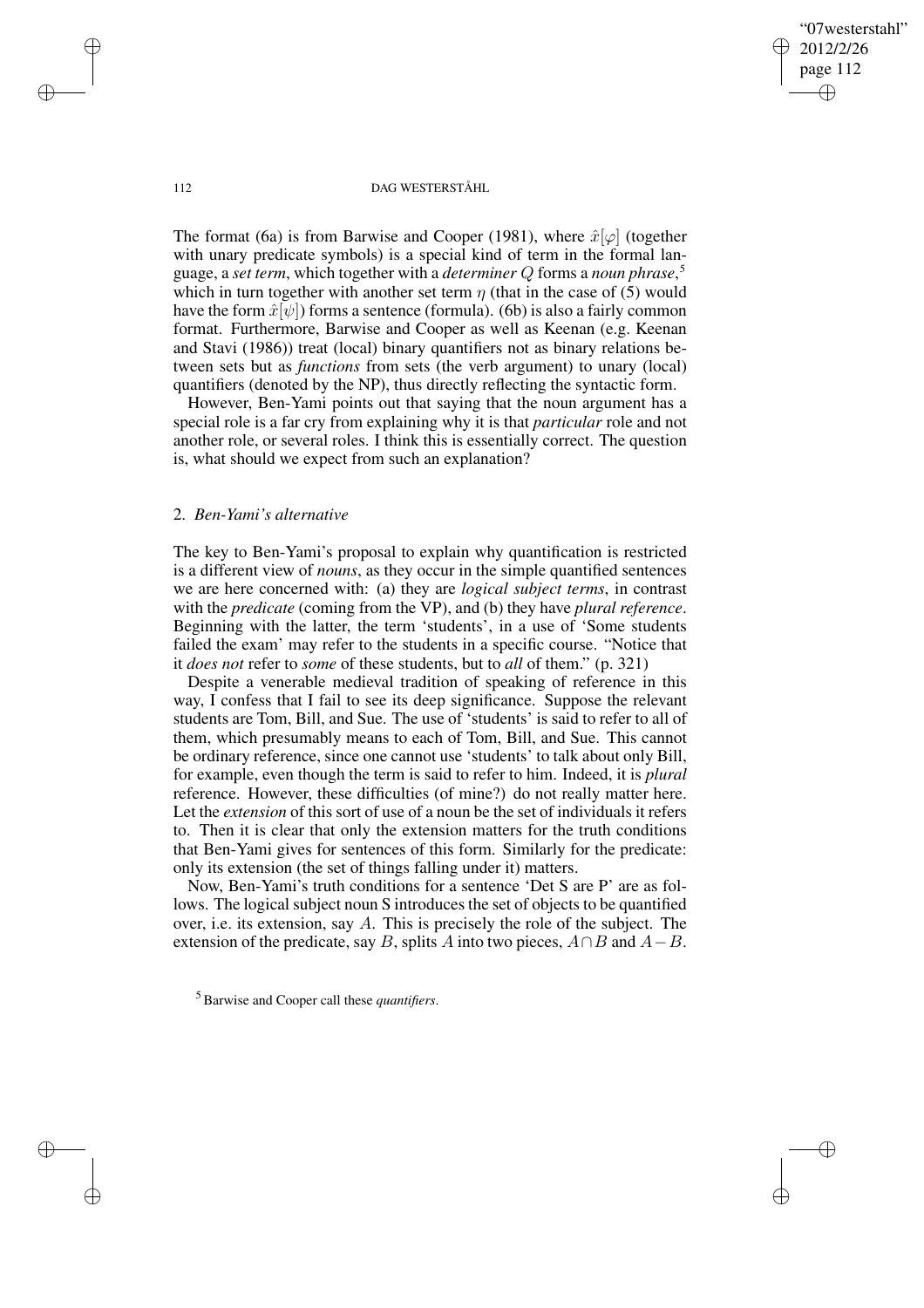"07westerstahl" 2012/2/26 page 113

✐

✐

✐

✐

The determiner tells us how to quantify over  $A$ : in general it provides a relation between  $A \cap B$  and  $A - B$ .

But this doesn't seem very different from what we already had. Let us be precise. What are the semantic objects that interpret determiners? In the standard account, they are binary quantifiers. Ben-Yami isn't explicit on this point, but a reasonable reconstruction is that on his account they are functionals q taking an arbitrary set  $A$  to a binary relation, say

 $q[A],$ 

✐

✐

✐

✐

between subsets of A. <sup>6</sup> Let us call such functionals *binary quantifiers\**. In effect, Ben-Yami proposes to replace (DQ) by

- (DQ\*) a. Determiners are interpreted as binary quantifiers\*.
	- b. The truth conditions of a sentence of the form 'Det S are P' are  $q[A](A \cap B, A - B)$ , where A is the extension of S, B the extension of P, and  $q$  interprets Det.<sup>7</sup>

Cause (a) in  $(DQ^*)$  is vitally important. It concerns the meaning of determiners, and this meaning is independent of the domain of quantification. The word 'some' doesn't mean one thing in 'some cats' and another thing in 'some students'. It means just one thing, and whether we take a standard approach to what that thing is or some alternate approach, we need to identify the semantic objects in question.

Now, apart from the use of quantifiers\*, an obvious difference from (DQ) is that there is no mention of *universes* in (DQ\*). This is no accident, but an essential part of Ben-Yami's proposal. Another difference is that restriction to the noun argument is built into the truth conditions. I will comment on the second point first, and then get back to universes.

<sup>6</sup> Thus,  $Q_M \subseteq P(M)^2$ , and  $q[A] \subseteq P(A)^2$ .

 $<sup>7</sup>$  Ben-Yami (2009), p. 322:</sup>

The quantified sentence can now make a claim either about the quantity of the items in the first sub-plurality (the S's that are P), the *intersective* quantifiers), or about their quantity in the second (S's that are not P, the *co-intersective*), or about the relation between these quantities (*proportionality*).

Apart from the mention of *quantities* here, which amounts to a restriction to the ISOM case (a restriction which Ben-Yami should avoid since he wants to treat noun phrases like 'my children' as well), and from the fact that there are other relations between two quantities than proportionality, this seems to be essentially (DQ\*).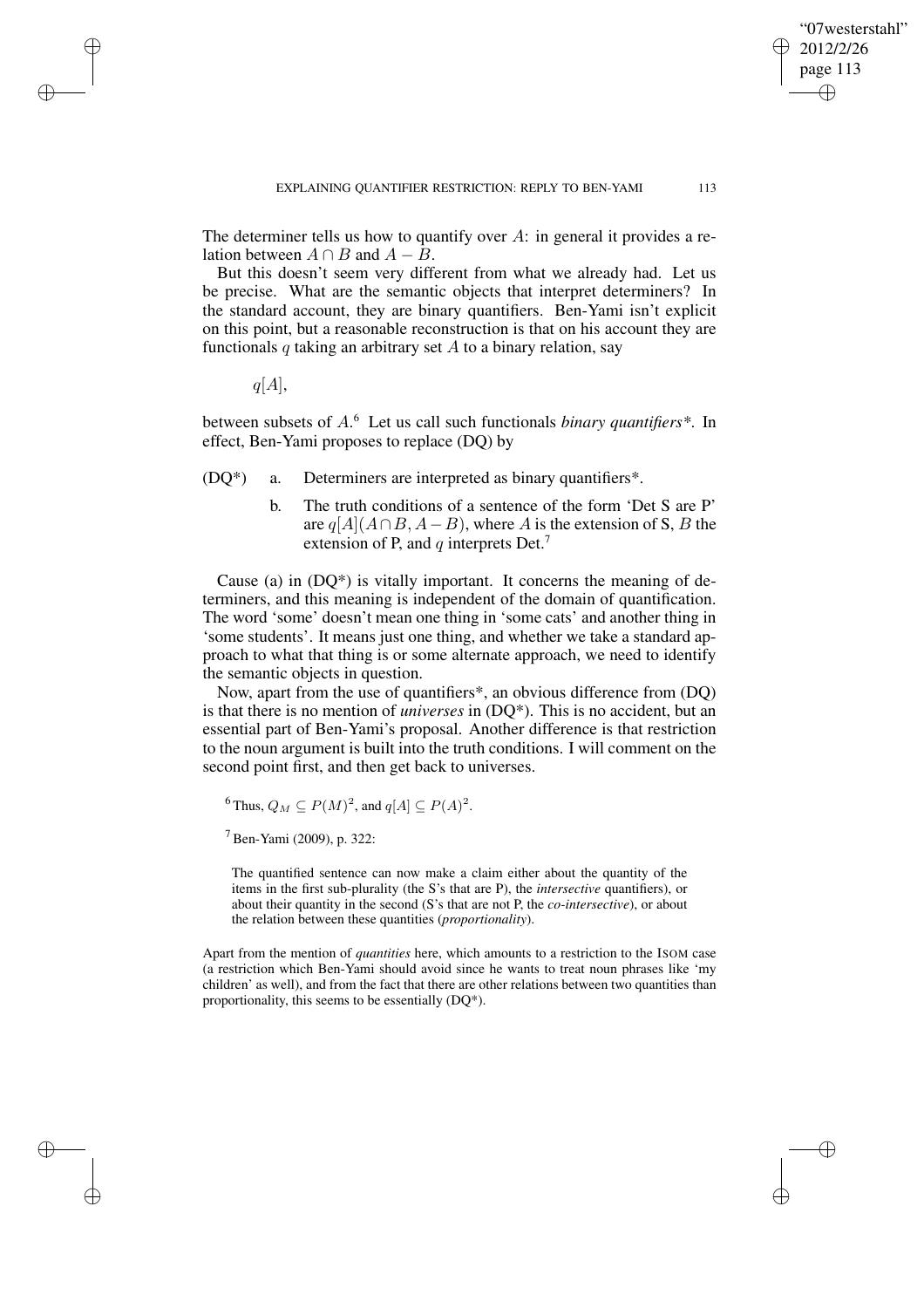### "07westerstahl" 2012/2/26 page 114 ✐ ✐

✐

✐

### 114 DAG WESTERSTÅHL

# 3. *Relation between the two accounts*

First, note that although the definition of a quantifier\* q allows arbitrary binary relations  $q[A]$ , in the proposed semantics  $q[A]$  will only be used for *disjoint* arguments (in fact, for arguments that *partition A*). Next, we observe the following:

(7) Given a binary quantifier \* q, define a binary quantifier  $q^{\dagger}$ , for any M and any  $A, B \subseteq M$ , by

$$
q_M^{\dagger}(A, B) \Longleftrightarrow q[A](A \cap B, A - B)
$$

Then  $q^{\dagger}$  is restricted, and the truth conditions for 'Det S are P' are as in (DQ):  $q_M^{\dagger}(A, B)$ .

(8) Given any binary restricted quantifier  $Q$ , define a binary quantifier\*  $Q^*$ , for any A and any  $X, Y \subseteq A$ , by

$$
Q^*[A](X,Y) \Longleftrightarrow Q_A(X \cup Y, X)
$$

Then the truth conditions for 'Det S are P' are as in (DQ\*):  $Q^*$ [A]( $A \cap$  $B, A - B$ ). Furthermore:

- a. If Q is restricted,  $(Q^*)^{\dagger} = Q$ .
- b. On disjoint arguments,  $(q^{\dagger})^*[A] = q[A].$

These facts follow easily from the definitions. To give some examples of (8):

- (9) If  $X, Y \subseteq A$  and  $X \cap Y = \emptyset$ , then
	- a.  $all^*[A](X,Y) \Longleftrightarrow Y = \emptyset$
	- b.  $some^*[A](X,Y) \Longleftrightarrow X \neq \emptyset$
	- c.  $\textit{most}^*[A](X, Y) \Longleftrightarrow |X| > |Y|$
	- d. *Mary's*<sup>\*</sup>[A](X, Y)  $\Longleftrightarrow \emptyset \neq (X \cup Y) \cap \{b : R(m, b)\} \subseteq X$

(7) and (8) show how we can go back and forth between quantifier semantics and quantifier\* semantics, at least for providing correct truth conditions for the simplest quantified sentences. Before discussing possible reasons for choosing between these approaches, we need to say something about universes.

✐

✐

✐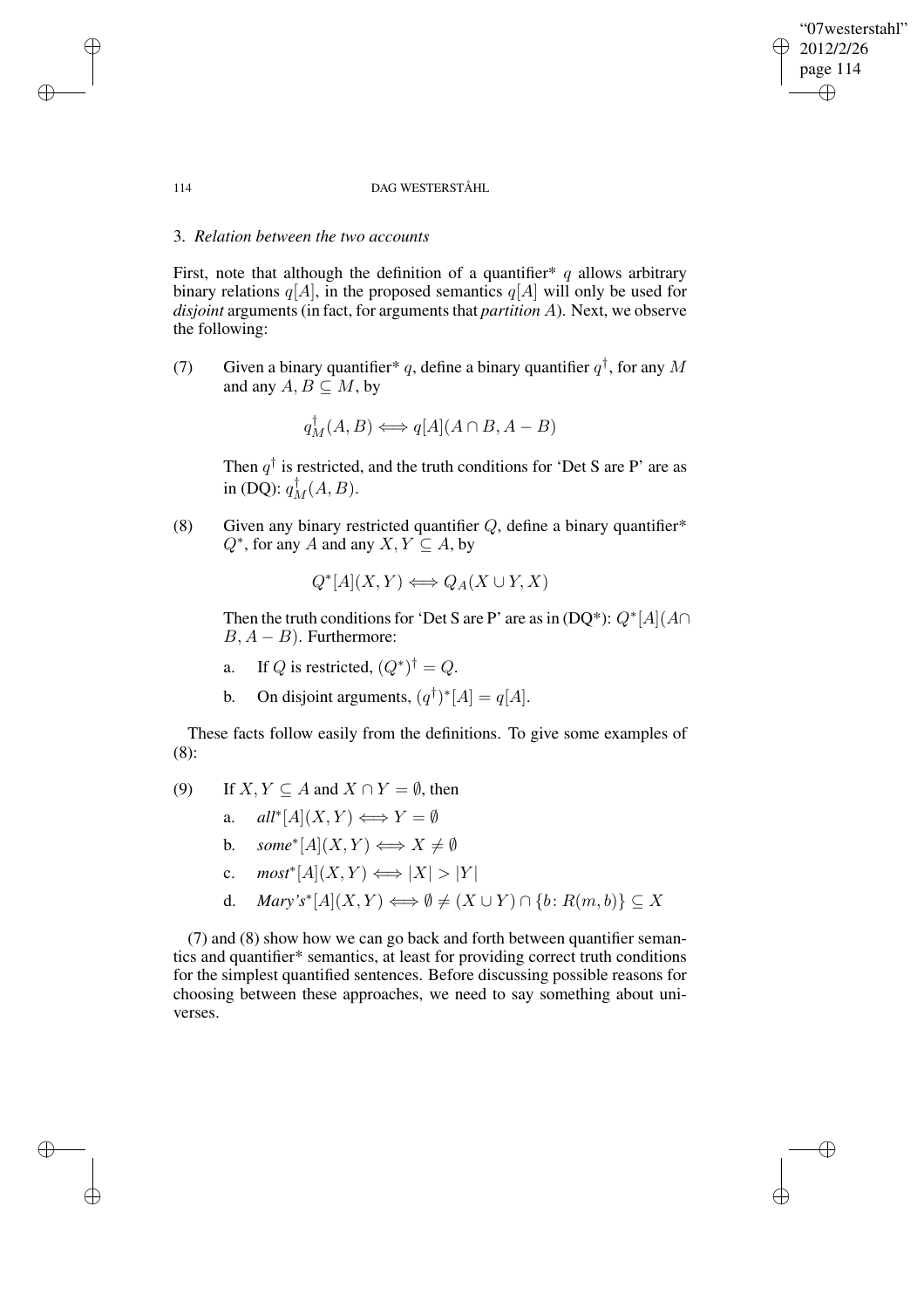### 4. *Universes*

✐

✐

✐

✐

Standard model-theoretic semantics avails itself of the notion of a *universe of discourse* (sometimes but not always identified with the universe of a *model*). Ben-Yami thinks that, for natural language, this is simply wrong: "*Natural language has no universe of discourse.*" (p. 321). The universe of discourse in predicate logic is "a semantic constituent that has no parallel in natural language." (ibid.)

I am not sure the question whether natural languages employ universes of discourse has a simple yes/no answer obtainable by just looking at the linguistic facts. After all, discourse universes are theoretical tools used by the semanticist. Almost by definition, there is normally no word or part of the sentence or discourse that explicitly denotes such a universe. But if the second quote above means that Ben-Yami takes this fact to show that such universes do not exist, or are not needed, I think he is mistaken.

Suppose I describe a tram ride to my friend, and how at some point the tram stopped due to a power failure, and all passengers had to get out. I might end my discourse with:

(10) Everyone left.

It can be quite natural to assume that my discourse has built a temporary universe consisting of people in the tram (even if I used no expression denoting that set), and so (10) automatically means what I intended it to mean, i.e. that everyone *in the tram* left. Of course, it may not be strictly necessary to do so: we *could* also assume that this particular use of "-one" (plurally) refers to the people in the tram. (But how natural is that?)

However, restricted quantification in natural language is often more sophisticated than this example indicates. This is due to the use of *context sets*. Consider:

(11) Wherever John shows up, most people tend to leave.

Here we are not talking about a particular group of people, we are *quantifying* over (locations and) context sets: at each place it is the set (or plurality) of people in the vicinity of John. This is irrespective of whether a discourse universe is used or not. My point is that there is *no constituent* of (11), and *no token or use* of "people", that refers to these context sets. But this doesn't show that they are not needed; on the contrary, we cannot give a correct interpretation of (11) without them.

Therefore, the fact that no constituent refers to a discourse universe doesn't show that they don't exist. No constituent refers to the context sets in (11), yet there it is obvious that they do 'exist'.

"07westerstahl" 2012/2/26 page 115

✐

✐

✐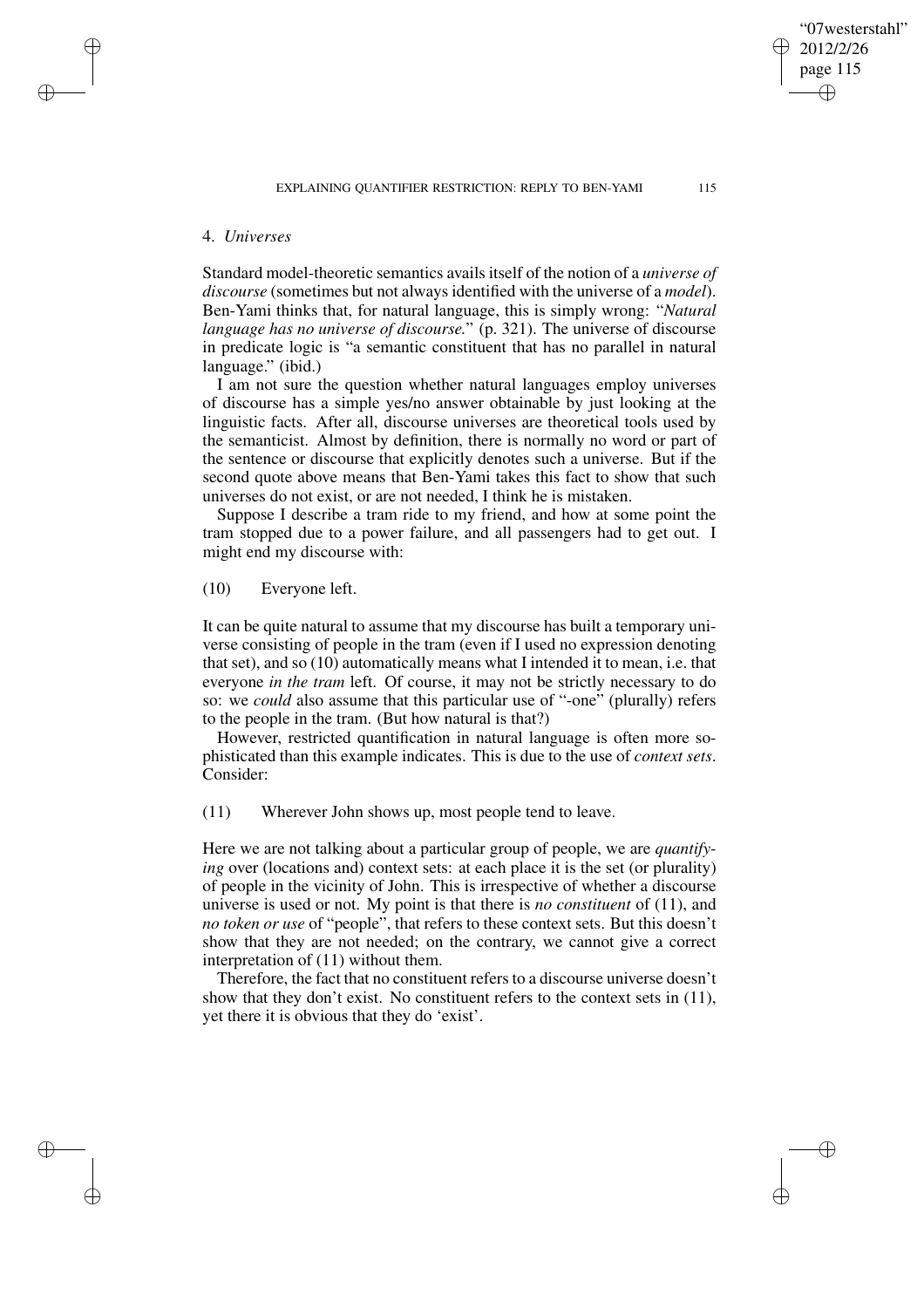✐

#### 116 DAG WESTERSTÅHL

A very different question is this: Would it be *possible* to do natural language semantics in the model-theoretic style that Ben-Yami also employs, but without using discourse universes? I don't know the answer to this question. But even if it were possible to eliminate discourse universes altogether, it seems to me that a more important question is: Would it be *practical*? 8

### 5. *Expressive power*

At this point let me come back to Ben-Yami's suggestion that if it turns out that his account of quantifier restriction — without universes, and using (in my formulation)  $(DQ^*)$  — fits the linguistic facts better, we should abandon the standard account. A natural objection is that we should also look at *other* things such an account is supposed to do. Consider all the facts and insights that (many people believe) the standard account has provided concerning monotonicity, polarity items, possessive quantification, exceptives, definites, polyadic quantification, reciprocals, etc. etc. One would need to reformulate all of this in Ben-Yami's format. Even if this could be done, would things become *simpler*?

My guess is that the answer is negative, but I will only illustrate with one type of issue: questions about expressive power. Such facts play a role in Ben-Yami's paper too; for example, he relies on the fact, proved in Kolaitis and Väänänen (1995), that the binary quantifier *most* is not definable from any unary quantifiers. More exactly, what they showed was the following: Take any finite number of unary quantifiers  $Q_1, \ldots, Q_n$  and form the language  $FO(Q_1, \ldots, Q_n)$  by adding these quantifiers to first-order logic as indicated in Section 1. Then there is no sentence in this language, with  $A, B$ as its only non-logical symbols, which is logically equivalent to (true in the same models as) sentence (2), i.e. *most*  $x(Ax, Bx)$ .

Now, the proof of this rather non-trivial fact uses established methods from model theory. And this, I would claim, is an immense advantage of the standard account of quantification: it can rely on a wealth of techniques and results already available from logic.

But can't Ben-Yami do the same? The problem is that standard model theory essentially uses universes. It isn't even clear what notion of logical equivalence should be used to state the result, in the absence of universes.

 $8$  See Peters and Westerståhl (2006), Ch. 1.3.3–5 for a discussion of universes and context sets, and Stanley and Szabo (2000) for a detailed treatment of quantifier domain restriction. I take examples like (11) to show that one cannot do without something like context sets in natural language semantics, even though many accounts, including Ben-Yami's, leave them out for simplicity.

✐

✐

✐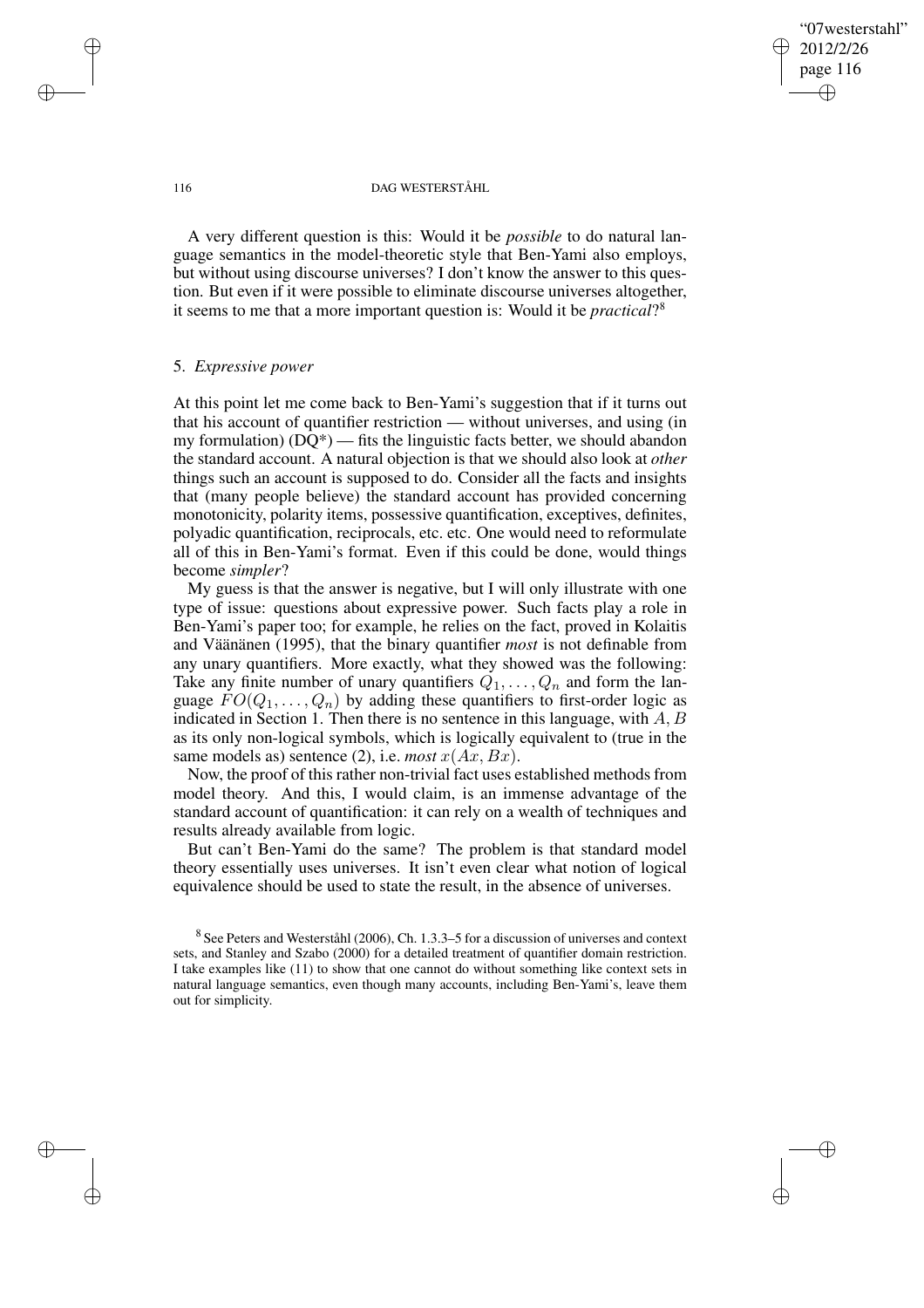✐

# On the other hand, we could try to *reinterpret* Ben-Yami's proposal as a suggestion for a special kind of quantifier to be used in the semantics for natural language. Most naturally, quantifiers\* would then be *ternary* quantifiers (taking  $A, X, Y$  as arguments, subsets of a universe M). Their relation to restricted binary quantifiers is explained à la (7) and (8), and it is then easy to see that if  $Q$  is restricted,  $Q^*$  is definable from  $Q$  and *vice versa*. Thus, Kolaitis and Väänänen's result about *most* extends to *most*\*.

But with such a reinterpretation, we are already halfway to the standard model-theoretic story. Would we have gained anything?

## 6. *Conclusions*

I end by stating my conclusions, some of which have already been indicated, concerning the best way to formulate, and to explain, quantifier restriction.

# 1.

✐

✐

✐

✐

Starting with practical advantages and disadvantages, I already said that I believe issues of expressive power are best dealt with within the standard format, and that discourse universes are quite useful in semantics, also for natural languages. Moreover, it seems to me that as regards the intuitive meaning of determiners, (DQ\*) is more cumbersome than (DQ). It is rather natural to let determiners stand (on each universe) for relations between the noun argument A (the plurality which is the extension of the subject) and the verb argument  $B$  (the extension of the predicate), rather than the corresponding relation between  $A \cap B$  and  $A - B$ . For words like 'all', 'some', 'most', the difference may seem minimal; cf. (9). But for possessives like 'Mary's', the truth conditions for 'Mary's S are P' become distinctly less transparent, as (9d) shows.

#### 2.

(DQ) and (DQ\*) are equivalent in the sense that one can use one or the other with the same resulting truth conditions. But even if the standard account is easier to use, one could still prefer (DQ\*) if it really did what Ben-Yami wants it to do: *explain* domain restriction. But I don't think it does.

The standard account says: Natural language determiners are interpreted as binary quantifiers. Now look! It turns out that all of these are restricted (satisfy CONSERV and EXT)! That must mean that the special semantic role of the noun in these sentences is to restrict quantification to its extension.

Ben-Yami's account says: Natural language determiners are interpreted as binary quantifiers\*, whose domain of quantification is (by definition) the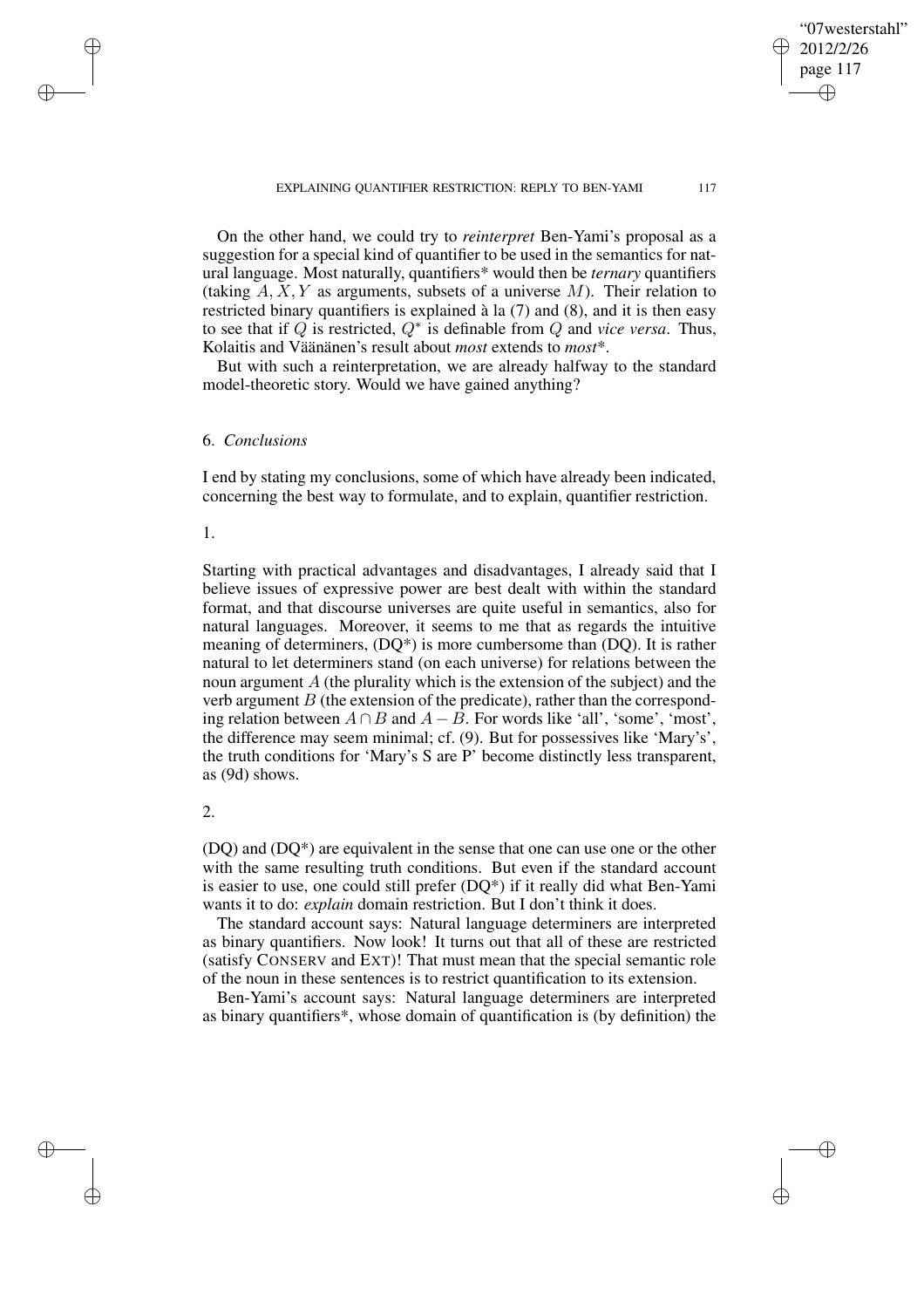✐

#### 118 DAG WESTERSTÅHL

plurality referred to by the noun. The noun is the logical subject in these sentences, and its role is to restrict quantification to that plurality.

Modulo the talk about extensions on the one hand, and plural reference and logical subjects on the other, the explanatory power of these two accounts seems pretty similar. Maybe one could say that in the standard treatment, restriction first came as a surprise, which then made us realize the special role of the noun. In Ben-Yami's case, on the other hand, we somehow already knew from the start that logical subjects have this role, which is why we used quantifiers\* instead of quantifiers. But surely this is not a very significant difference.

3.

One could also put the difference as follows: Ben-Yami builds restriction into the semantics, whereas it is an additional property in the standard account. And one could argue, with Ben-Yami, that since restriction is a *universal* property, it *should* be built in. The reason I think this argument fails was indicated above: restriction is built in *by stipulation*, not for independent principled reasons.

This also has to do with one's view of linguistic universals. Ben-Yami thinks that since restriction is universal, the correct semantic theory must make it *analytic*, even *a priori*, that restriction holds (pp. 322, 324). I suppose I have a more empirical view. That restriction holds in all known languages is surely an interesting discovery. It may point to important features of the language faculty in the human brain. Maybe a language with unrestricted quantification could never evolve with beings like us. But we can *think* of such languages. At least I believe I can easily think of such a language, so someone would have to *show* that what I am thinking of is in fact not a language at all. A mere stipulation would not be enough.

## 4.

✐

✐

I should also mention another of Ben-Yami's arguments: He claims that the contrast between (in my terminology) binary quantifiers and binary quantifiers\* is analogous to the contrast from earlier days between the use of unary vs. binary quantifiers for the analysis of simple quantified sentences (pp. 318–19). Therefore, he says, just as unary quantifiers were abandoned in favor of binary ones, so should binary quantifiers be abandoned in favor of quantifiers\*.

But this analogy limps. The first contrast concerns syntactic form and, most importantly, *expressive poverty*. As the result by Kolaitis and Väänänen mentioned above shows, if we use only unary quantifiers, there is *no way* to get the correct truth conditions for simple quantified sentences. The

✐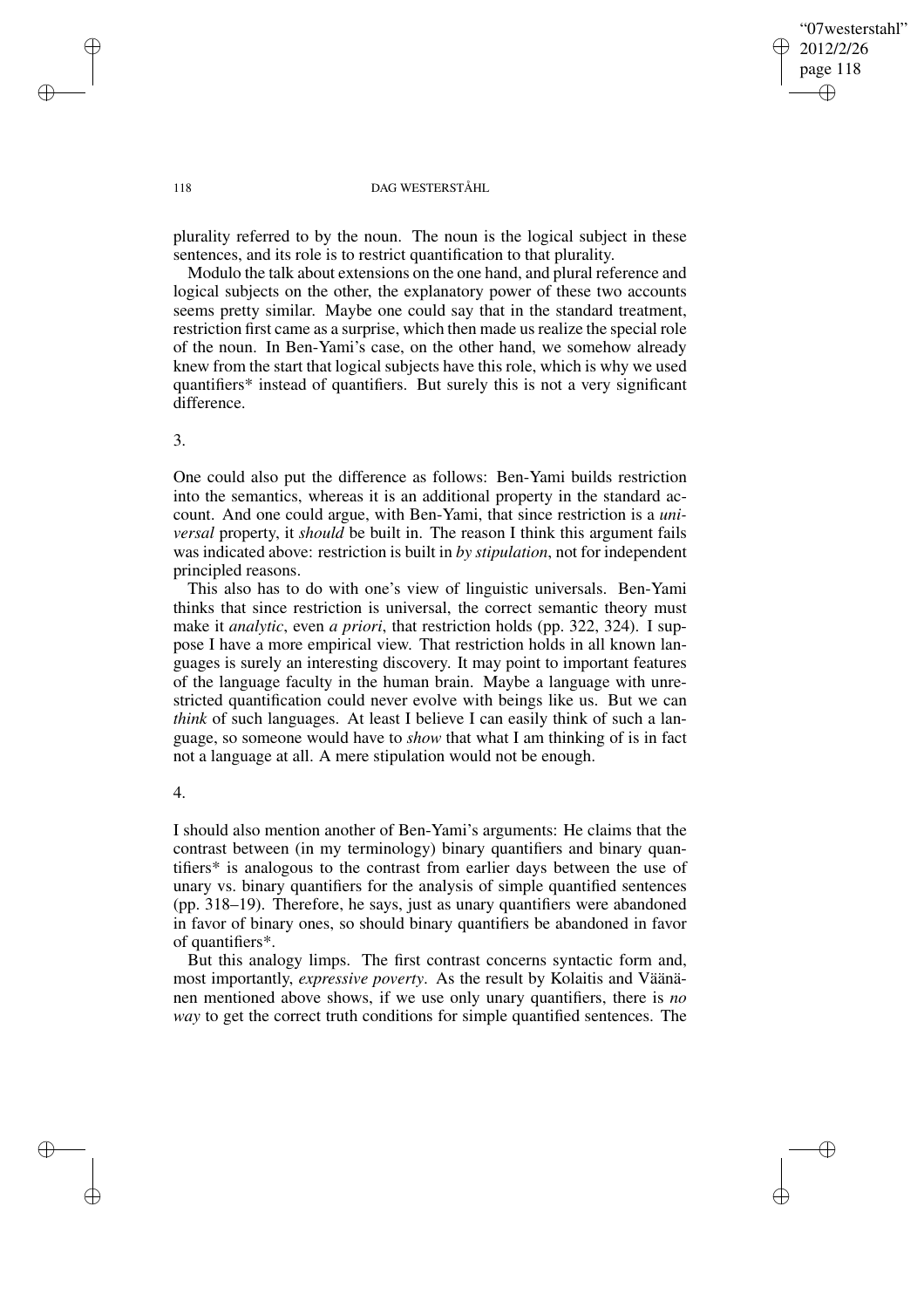EXPLAINING QUANTIFIER RESTRICTION: REPLY TO BEN-YAMI 119

"07westerstahl" 2012/2/26 page 119 ✐ ✐

✐

✐

use of binary quantifiers not only eliminates this problem, but gives a more adequate analysis of all of these sentences, even those that could be handled with unary quantifiers (at the expense of introducing propositional connectives not present in originals). The second contrast, on the other hand, is one of *expressive richness*. We don't *need* non-restricted binary quantifiers for the analysis, but nothing is lost by their presence. Furthermore, the syntactic argument in the first case is much more compelling: it is completely obvious that natural language determiners do not stand for unary quantifiers. It is much less obvious — indeed I have argued that the difference is minimal that they stand for binary quantifiers\* rather than binary quantifiers.

5.

✐

✐

✐

✐

In conclusion, my guess is that with the semantic tools we have so far been using, no further explanation of quantifier restriction should be expected. To go deeper, we would need a richer framework. I am aware of only one such attempt: Fernando (2001) combines the standard model-theoretic approach with dependent type theory and the idea of propositions-as-types. Here too the noun and the predicate in simple quantified sentences have distinct roles, but now it is rather the predicate which is reanalyzed (as a dependent type). The paper, which is technically quite demanding, leads up to an intricate *explanation of conservativity*, using also facts about presupposition and anaphora. It would be interesting to go deeper into the sort of explanation offered there, but that must be left for another occasion.

> Stockholm University and University of Gothenburg Sweden E-mail: dag.westerstahl@phil.gu.se

# **REFERENCES**

- Barwise, J. and Cooper, R. (1981). Generalized quantifiers and natural language. *Linguistics and Philosophy*, 4, 159–219.
- Ben-Yami, H. (2009). Generalized quantifiers, and beyond. *Logique et Analyse*, 208, 309–326.
- Fernando, T. (2001). Conservative generalized quantifiers and presupposition. *Semantics and Linguistic Theory*, XI, 172–91.
- Keenan, E. and Stavi, J. (1986). A semantic characterization of natural language determiners. *Linguistics & Philosophy*, 9, 253–326.
- Kolaitis, P. and Väänänen, J. (1995). Generalized quantifiers and pebble games on finite structures. *Annals of Pure and Applied Logic*, 74, 23–75.